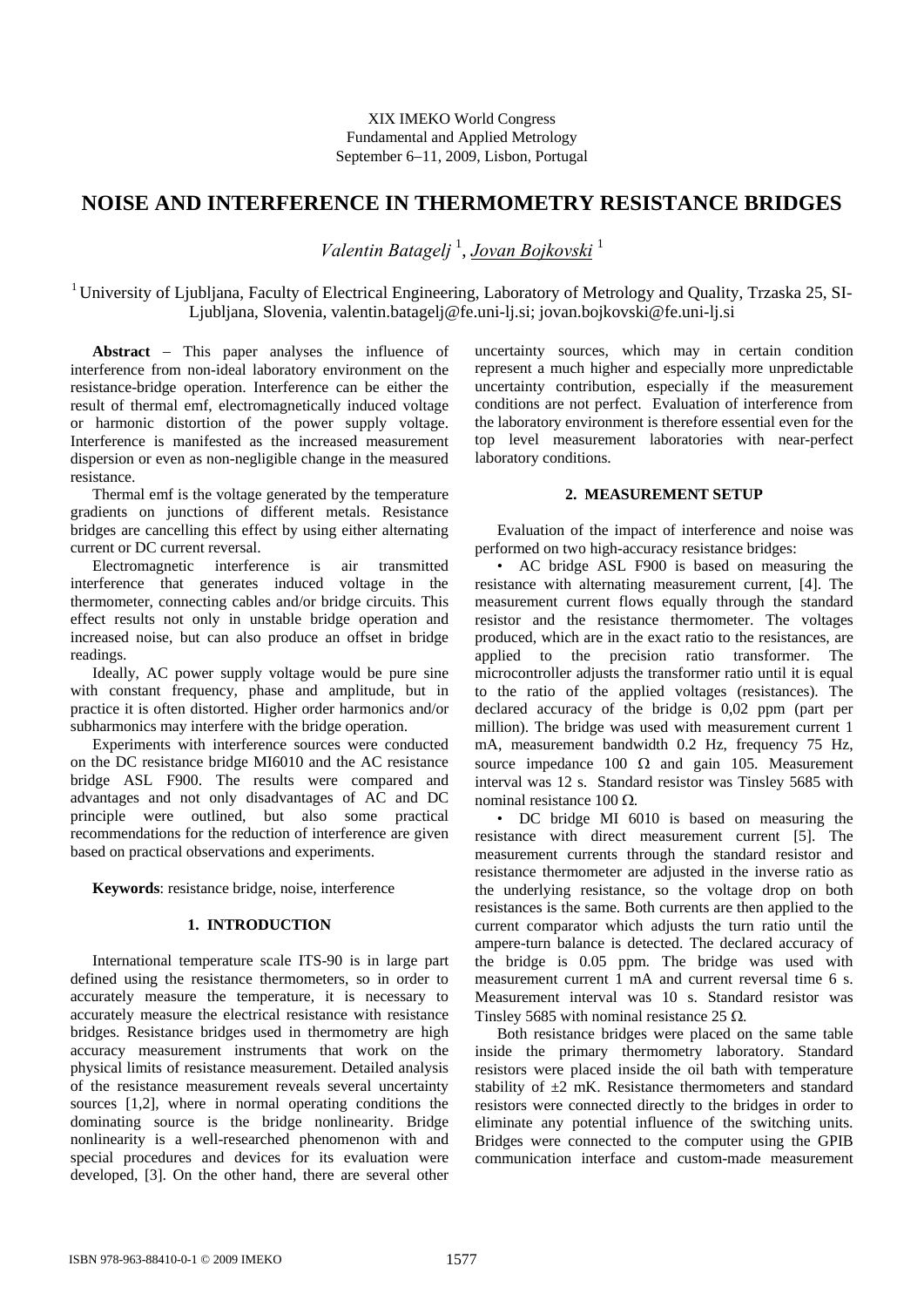software was used to acquire measurements and to analyze the results.

The measurements were performed on three different standard platinum resistance thermometers (SPRTs) immersed in the triple-point-of-water cell. The first SPRT is a Hart Scientific model 5681 quartz sheath thermometer, the second is the Tinsley model 5187 SA quartz sheath thermometer and the third is the Rosemount model 162CE metal sheath thermometer. All SPRTs have nominal resistance of 25  $\Omega$  with sensitivity of approximately 10 K/ $\Omega$ .

Measurement setup was scrupulously investigated and optimized to obtain the measurement results close to the performance limits of the measurement instruments. Special attention was given to the cables for connection of resistance thermometers and standard resistors to the bridge. Various bridge settings were tested and the bridge gain of the AC bridge was calibrated according to the manufacturer procedure. Standard resistors were placed inside the oil bath with temperature stability of a few mK. All cable connectors and thermometer heads were thermally isolated to reduce the effect of thermal emf. Special line for mains voltage was established. All devices in the laboratory, which were not used in the experiment, were switched off.

With all given precautions, the best achievable performance from the point of view of noise and interference was obtained. The performance was evaluated by observing the dispersion (standard deviation) of the resistance readings during one hour of measurements. For the DC bridge, the theoretically achievable dispersion is stated by the manufacturer, [5] and for the used bridge parameters equals to 1.64  $\mu\Omega$  (0.066 ppm). The actual achieved dispersion was approximately 1.7  $\mu\Omega$ , which is close to the expected value. For the AC bridge, the manufacturer and the literature don't explicitly state the theoretically achievable dispersion. The actual achieved dispersion was approximately 0.55  $\mu\Omega$ . These two dispersion values represent typically obtained results, some measurement sets showed also slightly better or worse performance, which could be attributed to random causes. The ratio between achievable dispersions of both bridges is approximately 1:3, which is in good agreement with the declared accuracies.

#### **3. THERMAL EMF**

Thermal emf is the voltage generated by the temperature gradients on junctions of different metals. Resistance bridges measure the voltage drop caused by the measurement current on the measured resistance. The thermal emf is superimposed to this voltage drop and may cause erroneous measurements. Resistance bridges are cancelling this effect by using either alternating current or DC current reversal. Thermal emf is added to the voltage drop in the positive current swing and subtracted from the voltage drop in the negative current swing, so the thermal emf is cancelled from the measured mean voltage. This method is very effective if the thermal emf is stable or is at least changing much slower than current direction. AC bridges should be more immune to thermal emf with 25 (or

75) reversals per second, compared to one reversal per 12 seconds with the DC bridges.

To evaluate the effect of thermal emf, all the thermal isolation, which is used to protect the cable connectors and thermometer heads, was removed. As expected, the dispersion of readings with the DC bridge increased by a factor of 2 to approximately 4  $\mu\Omega$  with no change in the mean value. The AC bridge dispersion showed only a small increase to 0.7  $\mu\Omega$ , which is acceptable in most measurements.

In the second experiment, a draft was created by moving a hand in front of the cable connectors. The dispersion of readings with the DC bridge increased to 5  $\mu\Omega$ , while the AC bridge showed no further deterioration.

In the third experiment, cable connectors and other parts of the measurement setup were heated using the hot air from the hair drier. As expected, the DC bridge reacted violently and the dispersion increased to more than 200  $\mu\Omega$ . Surprisingly, the AC bridge showed no further deterioration.

### **4. ELECTROMAGNETIC INTERFERENCE**

Electromagnetic interference is air transmitted interference that generates induced voltage in the thermometer, connecting cables and/or bridge circuits. To evaluate the effect of electromagnetic interference, three experiments were prepared based on the actual problems that were noticed during laboratory work.

### *4.1. Electrostatic discharge*

Electrostatic discharges are small sparkles that may occur in conditions of low relative humidity, when a person touches a grounded metal object. Static electricity is caused by friction of materials, such as unsuitable clothes or shoes with floor or chairs. Electrostatic discharge may affect the operation of electronic equipment and in worst case even cause permanent damage.



Fig. 1. Spikes in DC bridge resistance readings due to electrostatic discharge.

To evaluate the effect of electrostatic discharge, a person was creating friction between shoes and plastic floor. After sufficient static electricity was accumulated, it was discharged with a spark against the grounded metal frame of the table. The operation of the bridges was observed during the discharge. The AC bridge showed no noticeable reaction, while the DC bridge consistently reacted with a characteristic spike in the readings, as presented in figure 1.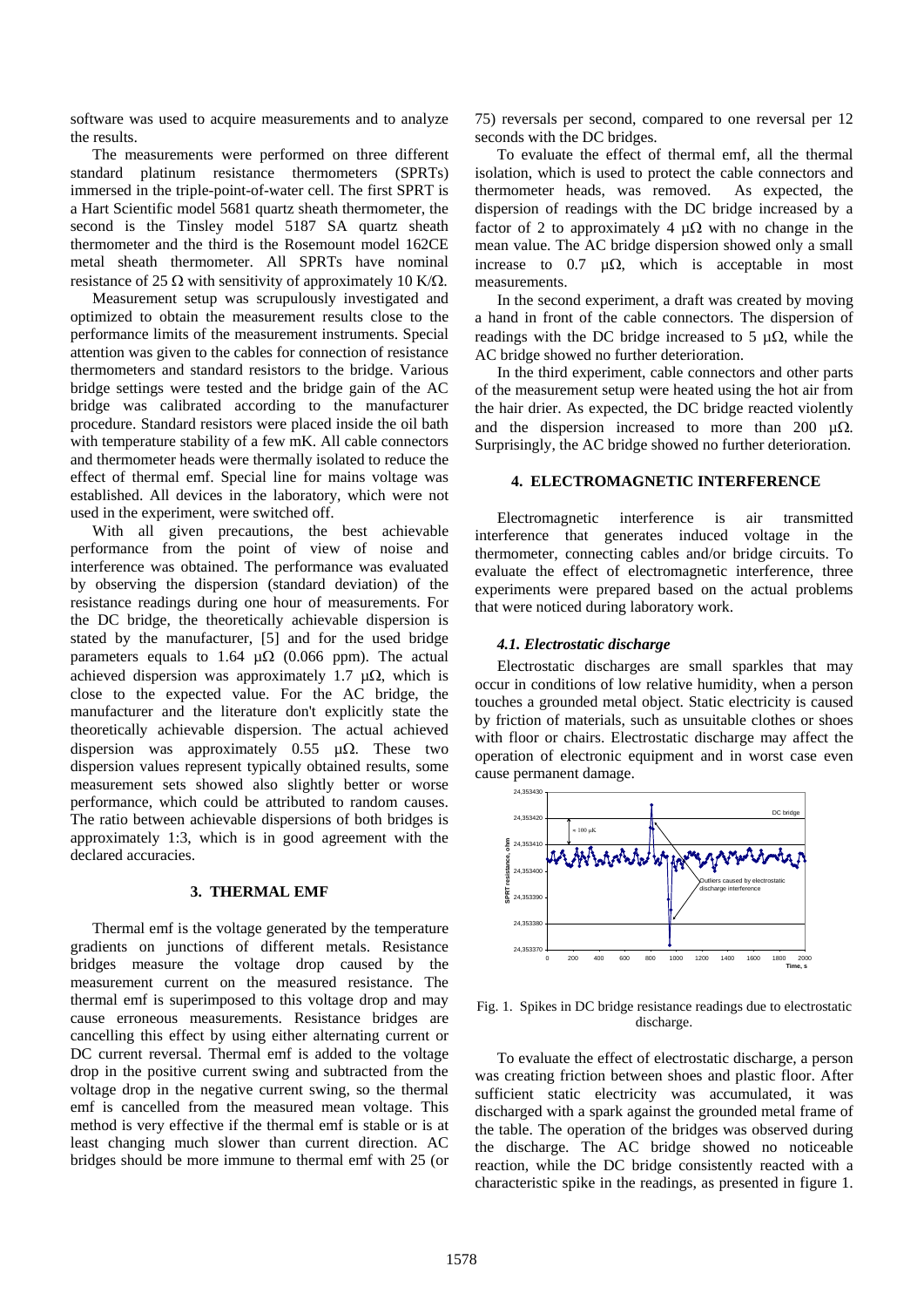The spike always consists of three outlier readings, forming a triangle in either positive or negative direction. The value of the outliers is least five times outside the expected dispersion, so they are easily detectable and can be removed from the result analysis.

# *4.2. Electromagnetic interference from electric devices*

All electronic devices emit a certain amount of electromagnetic interference, which may in some cases reach levels that affect measurement instruments. Especially critical are some switched-mode power supplies for laptop computers, computer monitors, motors, etc.

To evaluate the electromagnetic interference from electronic devices, a classical CRT computer monitor was placed near the resistance bridges. After the monitor was switched on, the dispersion on the AC bridge increased to 3  $\mu\Omega$ , as presented in figure 2. Although the mean value of readings did not change, the measurement became practically useless. The DC bridge showed no noticeable reaction.



Fig. 2. Effect of electromagnetic interference from CRT monitor on AC bridge.

# *4.3. Electromagnetically induced voltage*

Electromagnetic interference may induce voltages in wires that form closed circuits. This is especially problematic in high-frequency signals which emit electromagnetic waves like small antennas. Although this may appear as an unlikely and abstract event, it was encountered in the laboratory equipment. One of the commercial calibration furnaces has a RS232 communication interface, which was not internally grounded and consequentially produced high-frequency oscillations. The oscillations had a shape of short burst with 20  $\mu$ s intervals and frequency of approximately 5 MHz. After the cable was properly grounded, the signal disappeared.

The effects of the described interference were reflected on both resistance bridges as both the increase of dispersion and the change of the measured resistance. The effect was investigated with three different SPRTs and the results are presented in table 1. The results show that the change of measured resistance correlates with the self-heating constant of the SPRT. This implies that the interference induced the voltage in the thermometer cables and/or bridge circuitry, which produced enough electric power to heat up the

sensing element of the SPRT. To verify this theory, the bridge measurement current was checked and in presence of interference, the value of the current was increased, but due to the high frequency of the interference it is difficult to measure it accurately.

The results in table 1 show that the AC bridge is more susceptible to this type of interference. The interference causes a large increase of dispersion, but also a small decrease of measured value, which explains the negative change at the SPRT with the smallest self-heating. The change of measured temperature is in worst case approximately 0.6 mK, which is completely unacceptable in SPRT measurements. Fortunately, the increased dispersion is a good indicator that the measurement may be faulty.

The measurements with the DC bridge show a smaller change of measured temperature, but the bridge is almost immune to this interference and it is therefore more difficult to realize that something is wrong, as can be seen in figure 3. The measurements with the interference present appear normal and are similar to measurements with the slightly increased measurement current. If the interference is constantly present, it may be very difficult to notice it, especially because the measurement current is normally measured as the DC current.



Fig. 3. Heating of sensing element by induced voltage in DC bridge with Tinsley SPRT.

# **5. AC POWER SUPPLY**

Ideally, AC power supply voltage would be pure sine with constant frequency, phase and amplitude, but in practice it is often distorted due to non-linear electrical loads. Higher order harmonics and/or subharmonics may interfere with the bridge operation and cause instable operation.

Several measurement instruments in the laboratory showed abnormally high noise, which was attributed to power-supply voltage distortion. To reduce the impact of this interference, a separate (instrumentation) power line was drawn directly to the faculty power transformer and only measurement equipment was connected to it. Measurements of total harmonic distortion (THD) showed that normal power-supply voltage has the THD in range between 3% and 5%, depending on the time of the day. The THD measurement on the instrumentation line showed an improvement, but was still between 2% and 3%, which implies that the majority of the distortion comes from the